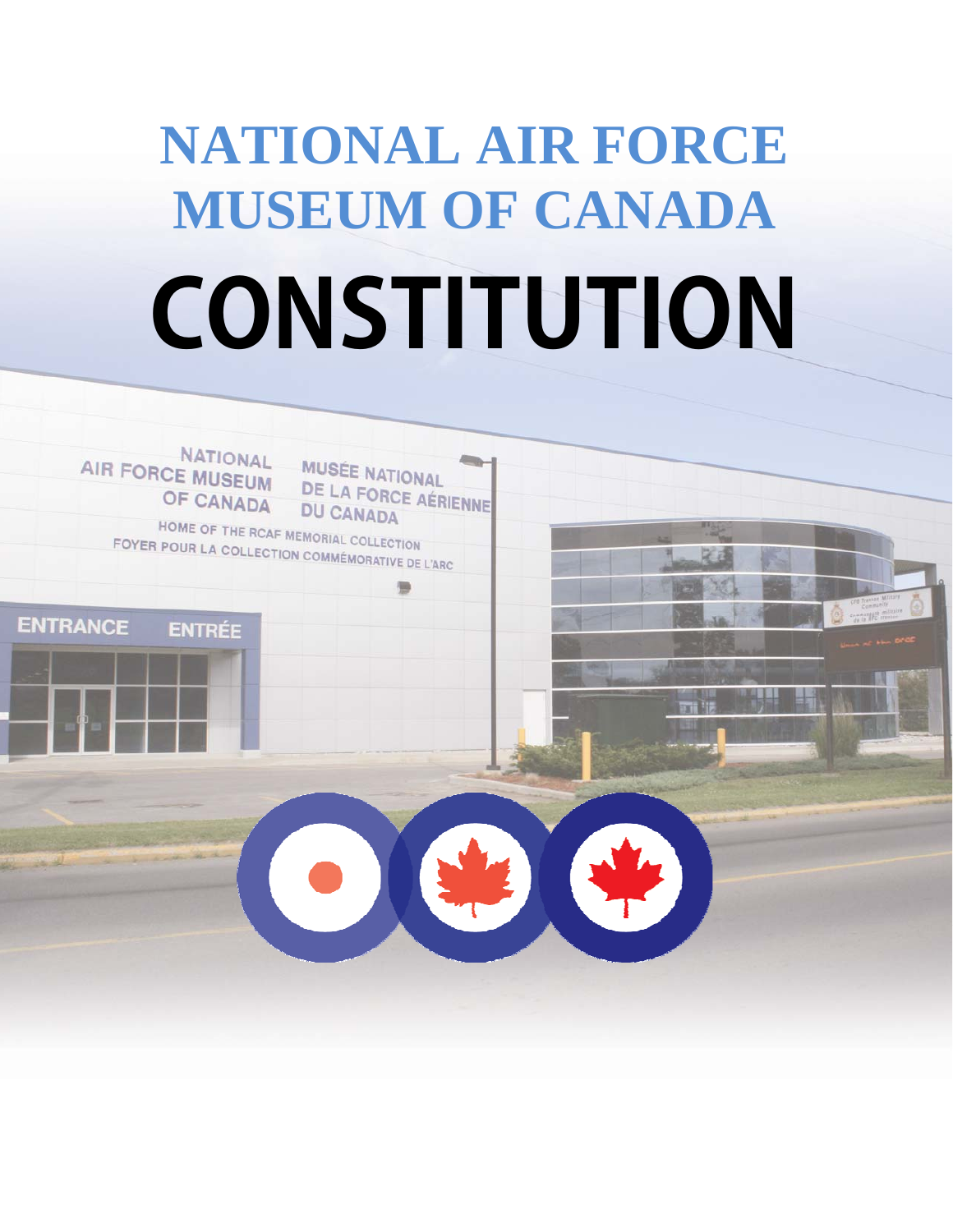# **NATIONAL AIR FORCE MUSEUM OF CANADA**

# **PART 1 - CONSTITUTION**

**Approved 4 February 2011**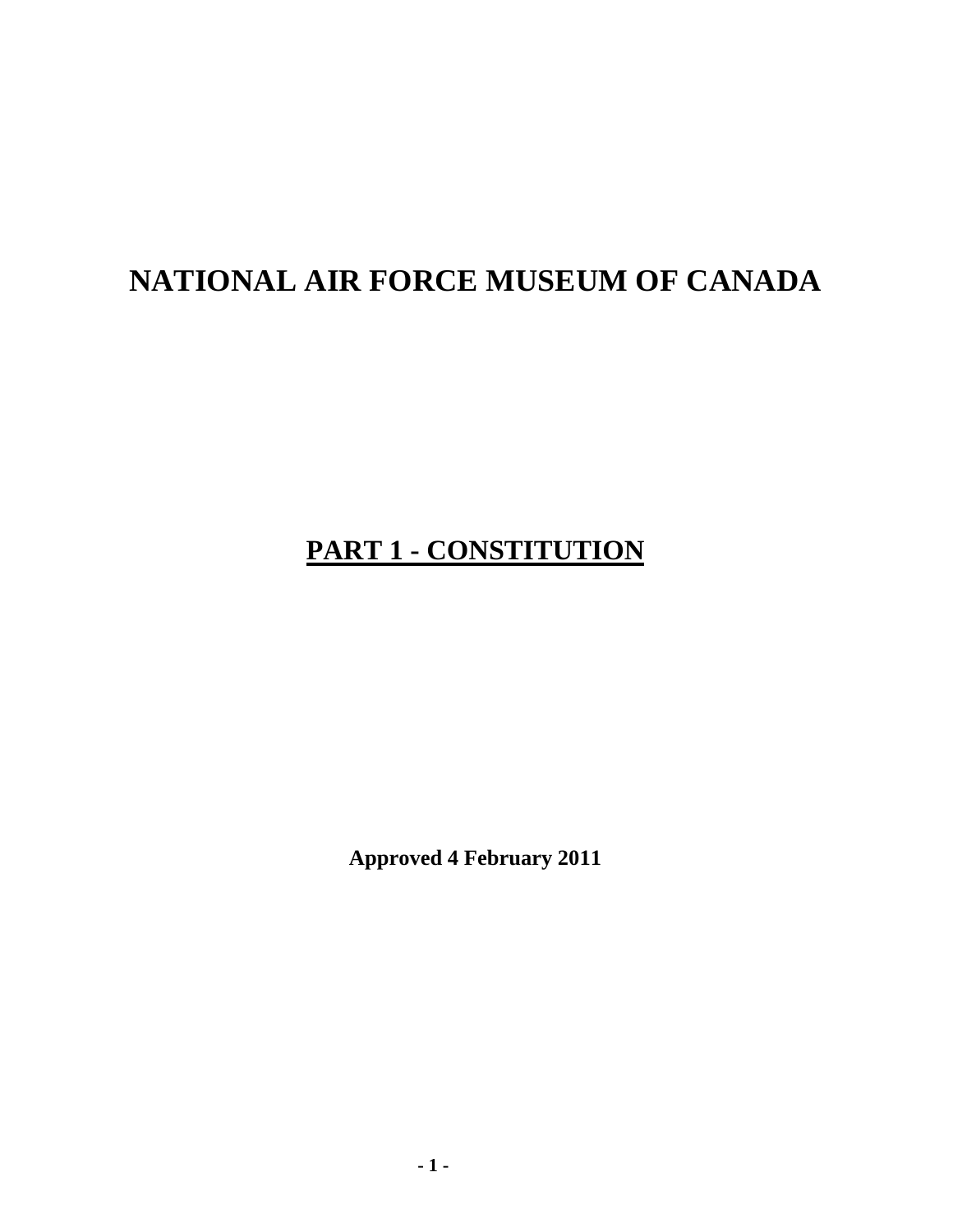### **Constitution & By-Laws Distribution List**

Wing Commander Wing Administration Officer Wing Logistics & Engineering Officer Wing Comptroller Chair – Board of Directors Vice-Chair – Board of Directors Members – Museum Board - 8 Executive Director Executive Director File Copies - 5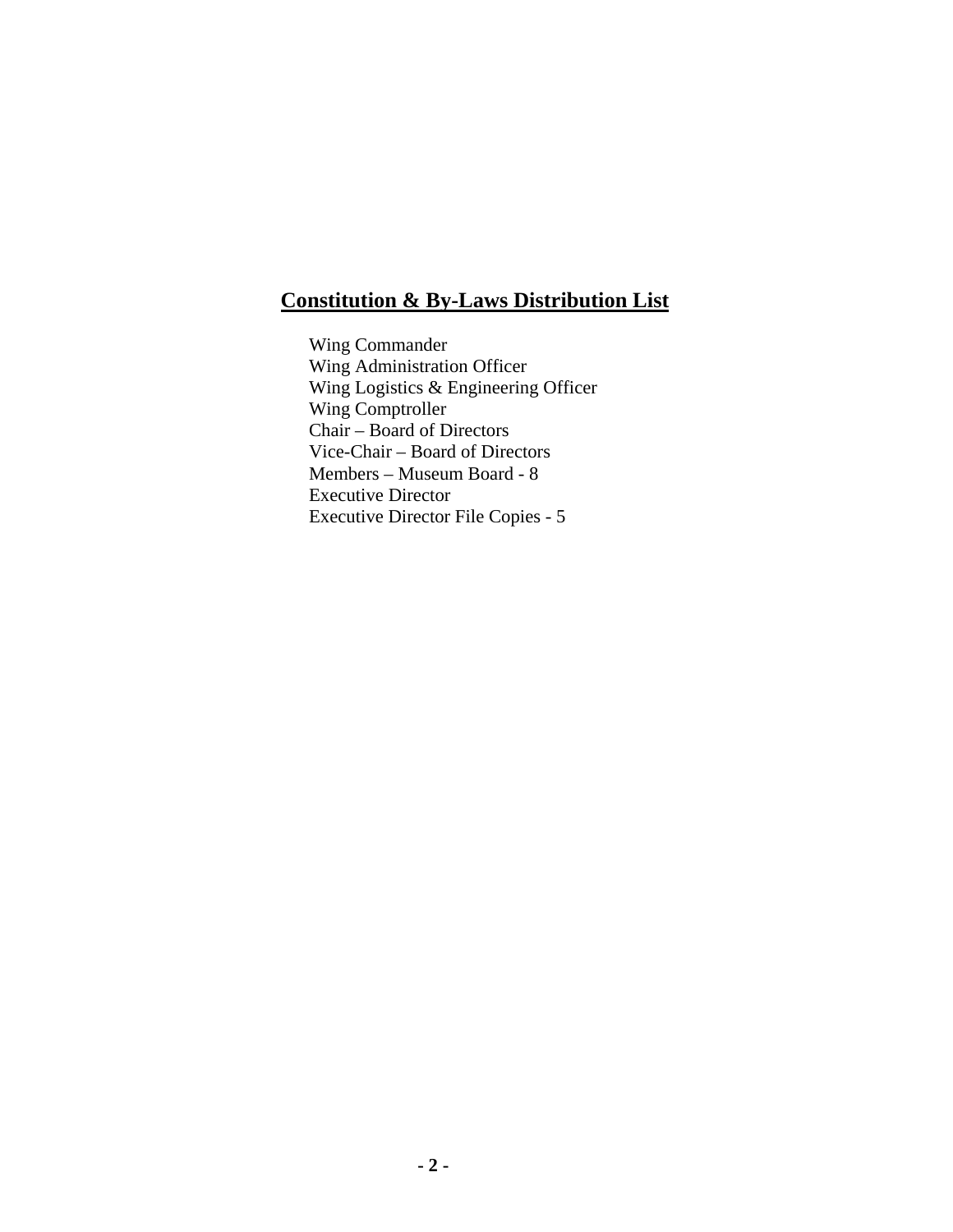#### **FOREWORD**

The Constitution of the National Air Force Museum of Canada is published under the authority of the WComd, 8 Wing/CFB Trenton.

This Constitution, dated 4 February 2011, revokes and supersedes all other Constitutions for the National Air Force Museum of Canada.

This Constitution is to be interpreted in a manner consistent with A-AD-266-000/AG-001, Canadian Forces Museums – Operations and Administration and CFAO 27-10. In case of omission or conflict with these, A-AD-266-000/AG-001, and CFAO 27-10 are authoritative.

This document complies with the following orders and instructions, which should be referred to when necessary:

The National Defence Act (NDA), Section 38;

A-AD-266-000/AG-001, Canadian Forces Museums – Operations and Administration;

CFAO 27-5, Canadian Forces Museums;

CFAO 27-6, Base and Station Funds – Regular Force;

CFAO 27-9, Disposal of Non-Public Property;

CFAO 27-10, Artifacts and Memorabilia – Non-Public Property;

A-AE-219-002/AG-001, Organization – Establishment Policy and Procedures;

A-FN-105-001/AG-001, Policy and Procedures for Non Public Property (NPP), and

MC-08-005-120/AG-000, CF Construction Engineering Manual.

Technical Information can be found in the following references, which have been adopted by the Canadian Forces (CF) for museological matters:

*Standard Practices Handbook* published by the Alberta Museums Association;

*ABCs of Collection Care* published by the Manitoba Heritage Conservation Service;

*Canadian Conservation Institute Technical Bulletins* published by the Department of Canadian Heritage, and

*Guidelines: Roles and Responsibilities of Museum Boards of Trustees* published by the Canadian Museums Association (CMA).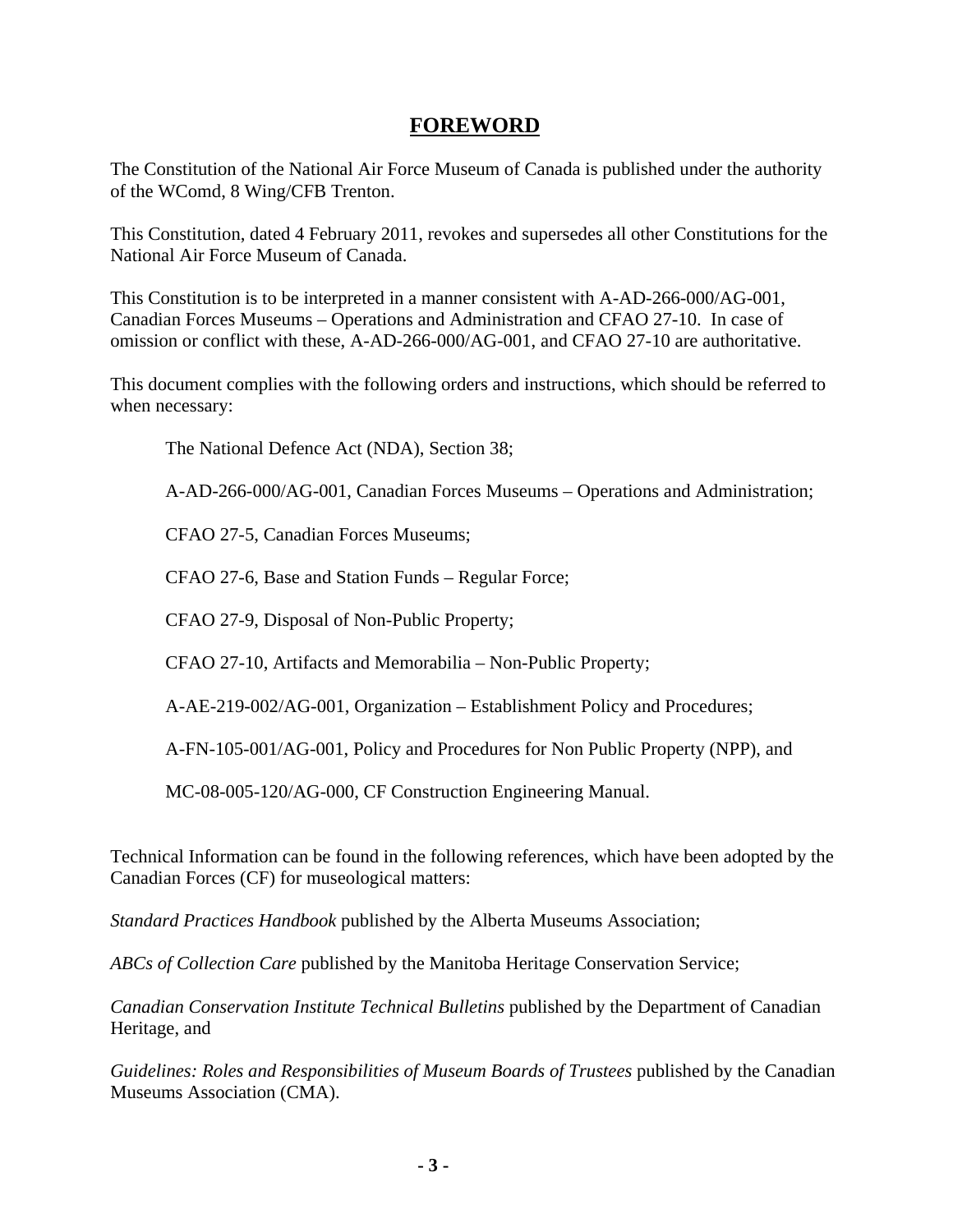## **National Air Force Museum of Canada**

## **CONSTITUTION**

#### **GENERAL – THE CANADIAN FORCES MUSEUM SYSTEM**

1. The CF Museum system is the collective term for the grouping of CF Museums under the technical staff supervision, for museological matters, of the Directorate of History and Heritage (DHH) at National Defence Headquarters (NDHQ).

2. Accredited CF museums are automatically enrolled, with membership fees centrally funded by DHH, in the Organization of Military Museums of Canada (OMMC) and the Canadian Museum Association (CMA). Also, museum staff can resolve collection, conservation and preservation issues with the assistance of the Canadian Conservation Institute (CCI) - a special operating agency of the federal Department of Canadian Heritage.

#### **NAME AND STATUS**

3. The name of the Museum located at 8 Wing/CFB Trenton, is the National Air Force Museum of Canada, hereinafter referred to as the Museum.

4. A-AD-266-000/AG-001 Canadian Forces Museums – Operations and Administration, issued on authority of the CDS, designates the Museum as an official Canadian Forces Museum.

5. The Museum has been formally designated as the National Air Force Museum. This designation is confirmed in a letter from Lieutenant General D.N. Kinsman, Chief of the Air Staff (30 September 1999).

#### **AUTHORITY FOR OPERATION**

6. The Museum is established as an independent, self-financed Non-Public Fund (NPF) activity operating under the authority of the Wing Commander, 8 Wing/CFB Trenton (hereinafter referred to as WComd) and in accordance with policy and orders governing such activities promulgated by the Chief of the Defence Staff (CDS) under Section 38 of the National Defence Act. The supporting base is 8 Wing/CFB Trenton.

#### **MISSION STATEMENT**

7. To collect, preserve, and display historical artifacts and archival material which pertain to the people, missions and equipment of Canada's Air Force.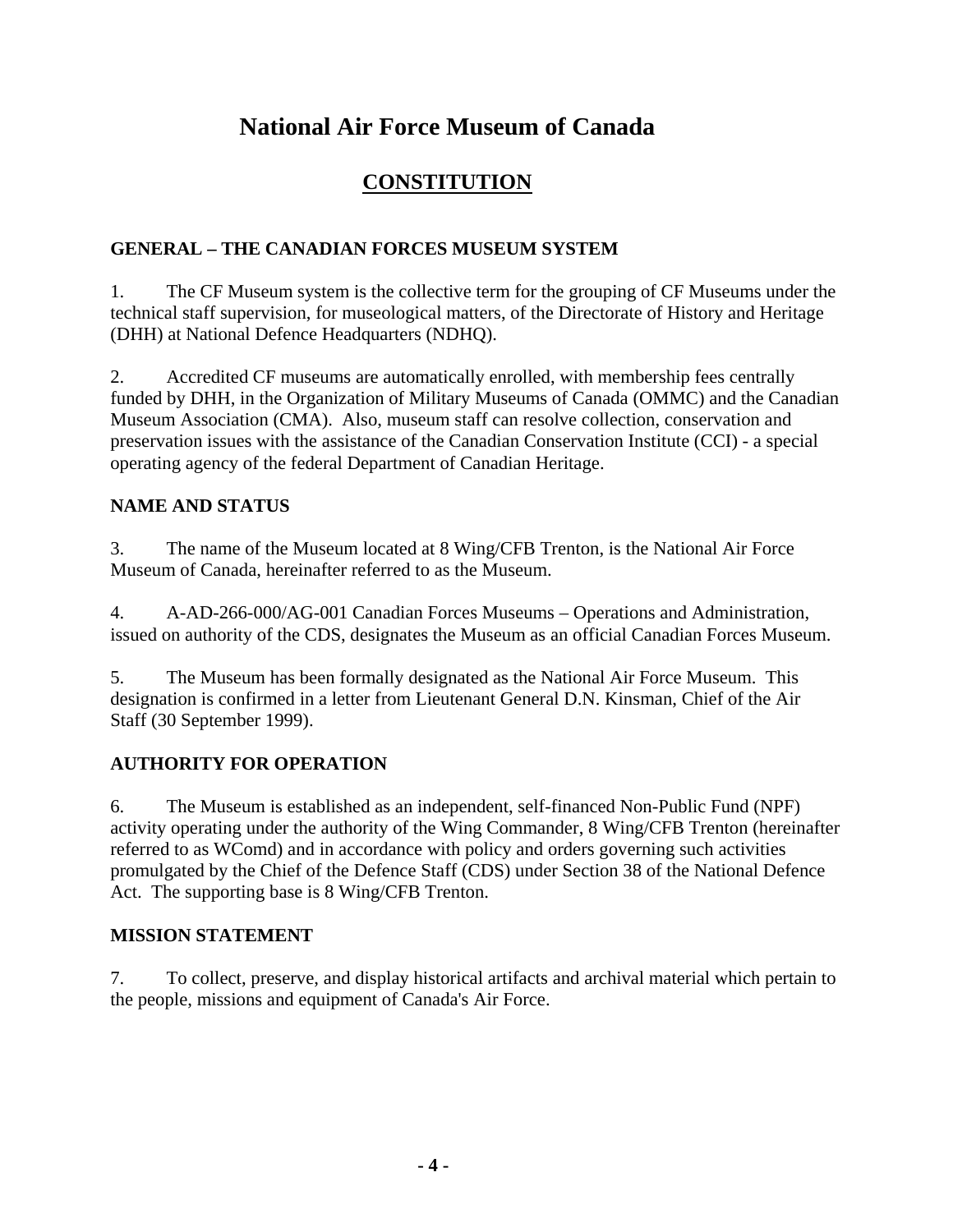#### **OBJECTIVES**

 8. To achieve the stated Mission, the Museum has established specific objectives listed hereunder:

a. to provide a major memorial to those members of the Air Force who have sacrificed their lives in the military service of Canada;

b. to create a collection of artifacts, archival and related materials that reflects the heritage of the Air Force of Canada from its beginning to the present;

c. to preserve collected artifacts to the highest possible professional standard in a secure and safe environment;

d. to create professional exhibitions of the collections, which will tell the story of the Air Force, for the enjoyment and education of all visitors;

e. to permit the collections, wherever possible, to be open to research and education;

f. to hold in trust archival material and memorabilia from the Air Force Wings, Squadrons and other organizations and facilities which have been stood down or closed, and to display such items whenever possible;

g. to provide a significant tourist attraction which will encourage maximum use by the general public;

h. to foster within the general public an ongoing interest and support for the Air Force;

i. to serve as a training medium to teach the history of Canada's Air Force to current and future members, members of the Royal Canadian Air Cadets, similar organizations, and the Canadian public;

j. to provide a facility where memorials to all who have served may be erected and displayed, and

k. to provide the maximum possible access to the Museum for persons with disabilities.

#### **BY-LAWS**

9. The Museum By-Laws govern the basic legal and working relationships between the WComd, the Board of Directors and the Museum staff. As such they may be amended as necessary by Board of Director approval.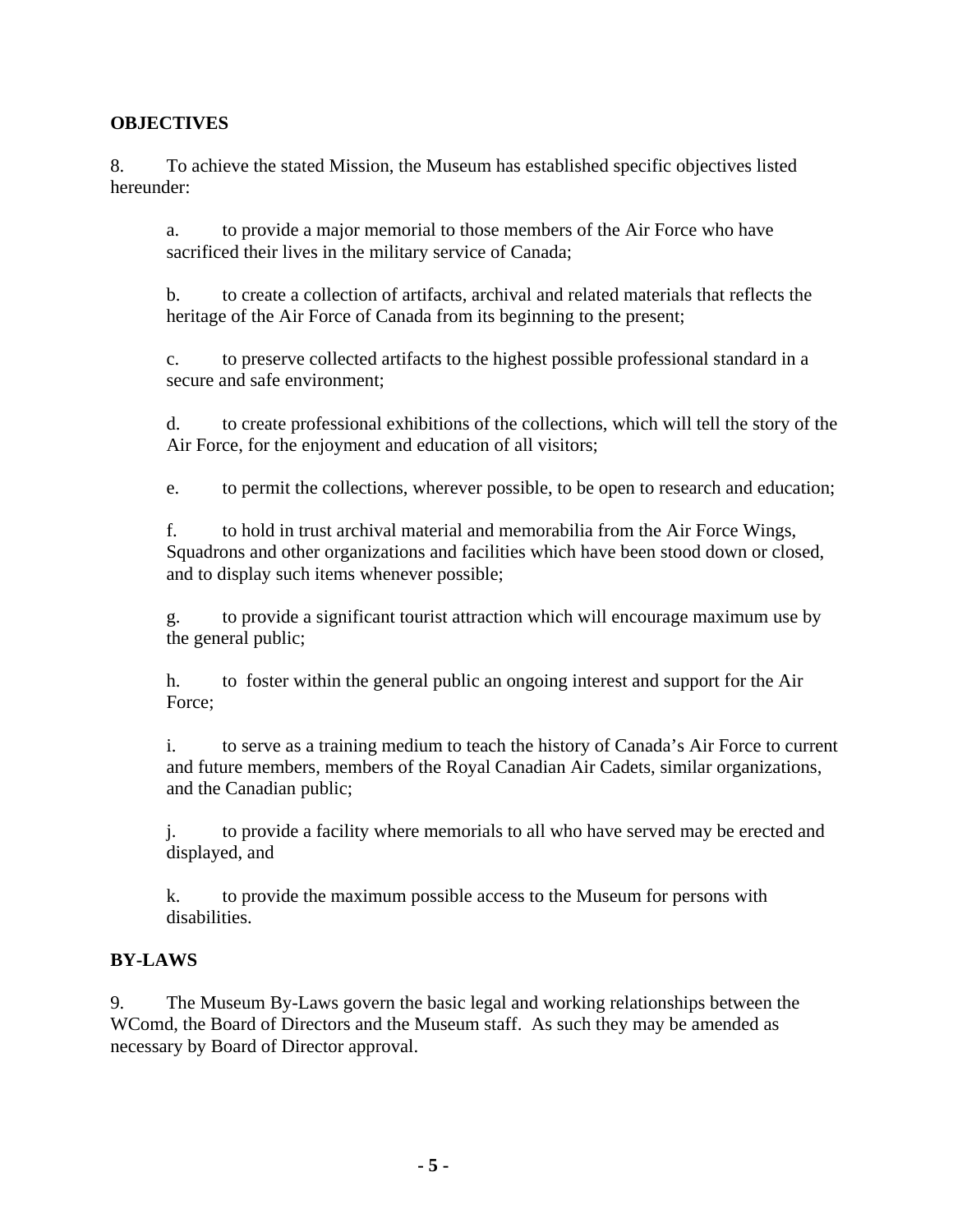#### **BOARD OF DIRECTORS**

10. Command and control of the Museum rests with the WComd, 8 Wing/CFB Trenton. There shall be a Board of Directors (hereinafter referred to as the Board) responsible to the WComd. The composition and responsibilities of the Board are defined in the By-Laws.

11. The By-Laws shall also contain written Terms of Reference for each Board position, detailing duties and responsibilities.

12. Members of the Board may be community volunteers or members of the Wing Staff assigned by the WComd. All Board members are formally appointed by the WComd.

#### **EXECUTIVE DIRECTOR**

13. The Executive Director is responsible to the Board for the day-to-day operation of the Museum.

#### **LIABILITY INSURANCE**

14. Volunteer workers, while acting at the direction of the Museum and within the scope of their assigned duties, are covered for bodily injury under the NPF Consolidated Insurance Plan (CIP). The CIP also provides Director's liability insurance for Board Members.

#### **MUSEUM STAFF - NON-PUBLIC FUNDED (NPF) POSITIONS**

15. The Museum is operated by established NPF positions which are approved by the Board. By-Laws, Annex J – Organization Chart.

#### **SELECTION PROCESS - NPF POSITIONS**

16. Indeterminate, part-time, and casual staff positions shall be filled through a competitive selection process conducted by the NPF Human Resources Manager, with a Selection Board comprising the NPFHR Manager and appropriate representation from the Museum.

#### **ACCOMMODATION AND SPACE ALLOCATION**

17. In accordance with A-AD-266-000/AG-001 the WComd, may allot serviced accommodation to the Museum. Such accommodation shall be maintained at public expense in consonance with other tasks and priorities.

18. Construction or alterations of accommodation using other than public funds shall follow the procedures and approval requirements for NPF projects. Construction or alterations will normally be a combined construction and maintenance project as defined in C-08-005-120/AG-000 CF Construction Engineering Manual. Normal cost sharing will be for the public to be responsible for maintenance items and NPF to be responsible for construction items.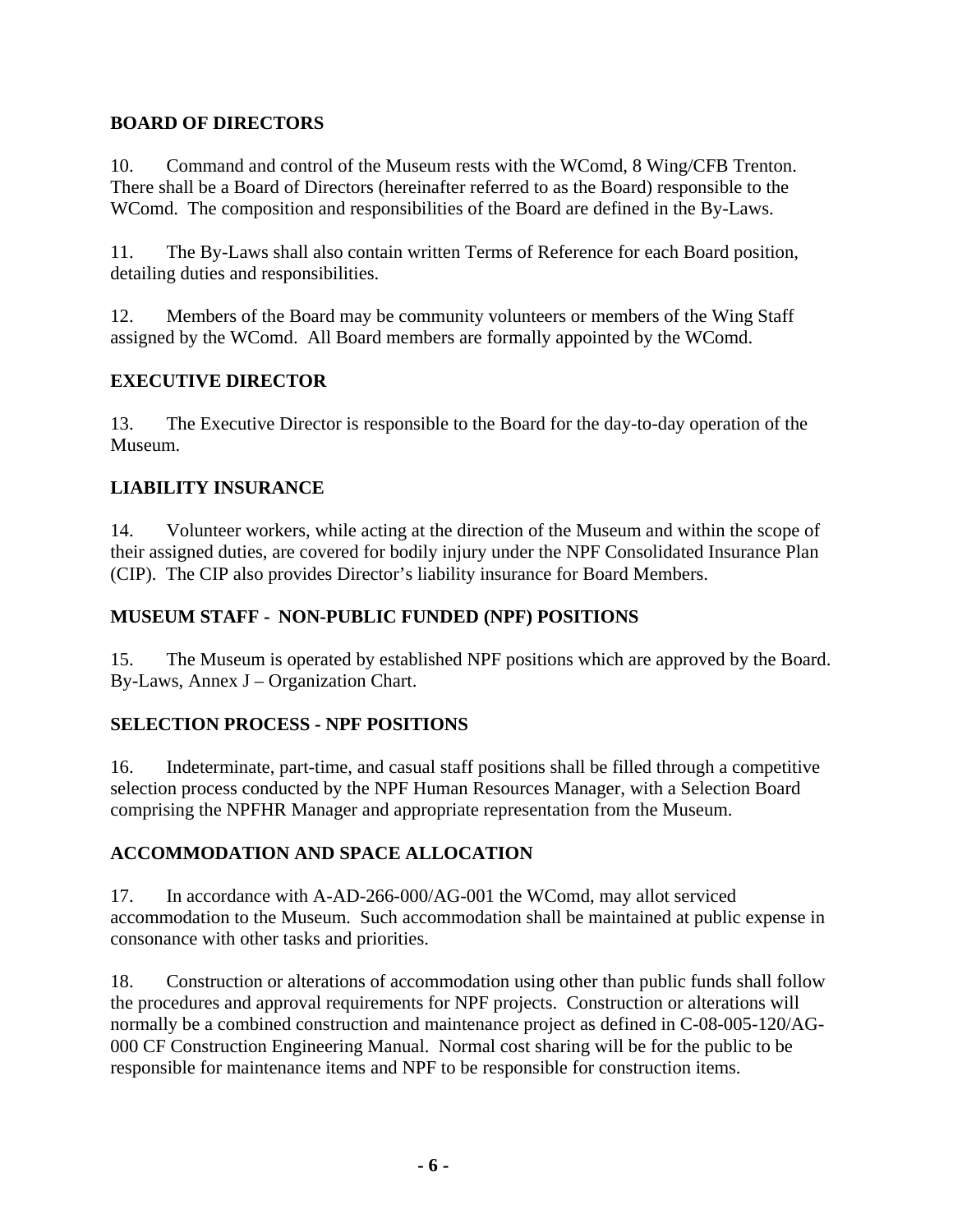19. CFAO 27-6 governs acquisition of real property.

#### **MATERIEL**

20. In accordance with A-AD-266-000/AG-001 materiel may be acquired or provided as follows:

a. Display items may be acquired from an individual or an organization by outright gift, conditional gift, loan, or by issue from DND as described in subparagraph 20b.

b. Materiel that is obsolete, captured or confiscated during operational tours, or is in excess of normal CF requirement may be issued to a museum or historical collection on authority of NDHQ/DDSAL (Director Disposals, Sales, Artifacts and Loans). When the item is no longer required by a museum or historical collection, it will be subject to reallocation or normal disposal through a Crown Assets distribution centre. Standard issue military pattern equipment may be issued on authority of NDHQ/DDSAL, on a temporary issue basis.

c. All artifacts, which are Public Property (i.e. items issued by the CF), must be accounted for on a Distribution Account (DA). Artifacts, which are Non-Public Property (NPP), must be accounted for on a separate NPP Distribution Account. DAs are provided by 8 Wing/CFB Trenton.

21. Public property, which is classified as an artifact and issued to a museum, is controlled through NDHQ/DDSAL. DDSAL will assign an artifact stock number and authorize the museum to hold that item on its Distribution Account (DA). All public property issued to a museum shall be held on a separate museum DA. Account verification will occur on a periodic basis as per Supply regulations.

22. Artifacts other than public items issued or otherwise provided under subparagraph 20.b. or on loan from an individual or organization, are non-public property (NPP). NPP is controlled under the provisions detailed in A-FN105-001/AG-001, Policy and Procedures for Non Public Property and shall be held on a separate NPP DA. NPP DAs are normally controlled and administered through NPF Accounts. Account verification will occur upon handover to a new DA holder or as required for public DAs.

#### **MAINTENANCE AND TRANSPORTATION OF DISPLAY ITEMS**

23. Movement, maintenance and restoration of display items may be done at public expense, using DND facilities where available, without affecting title of the materiel so moved, maintained or restored. Environmental control is essential to the maintenance of artifact safety and integrity.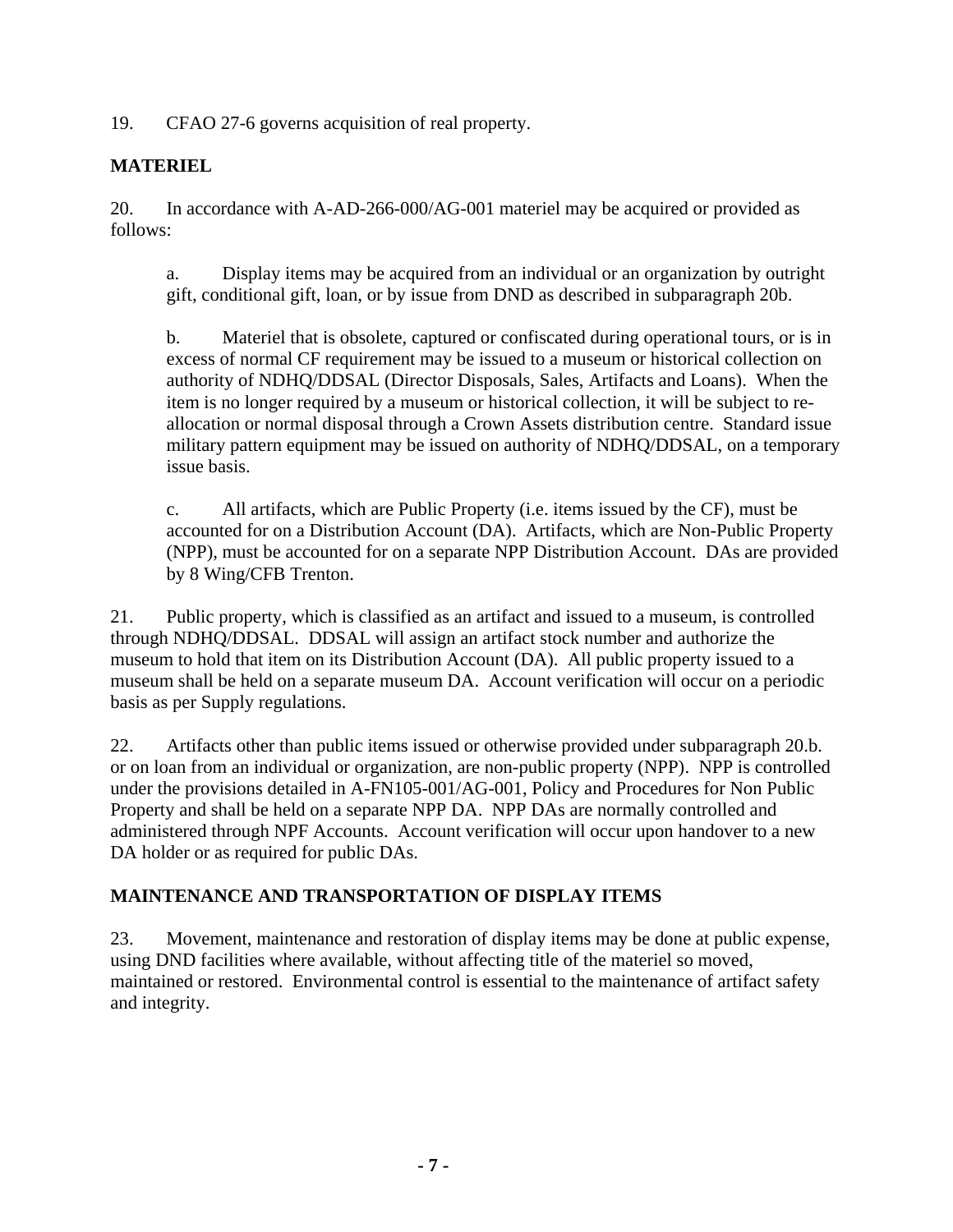#### **OFFICE FURNITURE, SUPPLIES AND OTHER ITEMS**

24. The WComd, 8 Wing/CFB Trenton, may provide office furniture and supplies on an asrequired basis.

25. Materials such as showcases, security and safety devices, mannequins, description labels, and panels may also be provided at public expense.

#### **ARTIFACTS AND COLLECTION MANAGEMENT**

26. A-AD-266-000/AG-001, Part 4 describes the process for receiving, handling, care and disposal of artifacts. The Museum shall use these guidelines to prepare a Collections Management and a Conservation Policy Directive.

#### **EXHIBITS AND DISPLAYS**

27. A-AD-266-000/AG-001, Part 5 outlines the procedures for the development, operation and maintenance of exhibits and displays. The Museum shall include these methods within a Public Programming and an Exhibition Policy Directive.

#### **ARCHIVES**

28. A-AD-266-000/AG-001, Part 6 describes the process for the establishment, operation and maintenance of archives. The Museum shall comply with this directive.

#### **DND ARTIFACT RETENTION POLICY**

29. A-AD-266-000/AG-001, Part 3, Annex B details policy concerning disposal of CF equipment (such as aircraft) no longer needed for current military missions. Surplus artifacts may be issued to CF museums subject to assessments on: museum collection policy, the importance of the artifact and its sales value.

#### **FINANCIAL CONTROL**

30. The Museum operation shall be accounted for in accordance with DND directives and the A-FN-105-001/AG-001, Policy and Procedures for Non Public Property.

31. The fiscal year (FY) of the Museum ends on the  $31<sup>st</sup>$  of March annually.

32. The Museum shall have its own NPF account established through NPF Accounts.

33. NPF funds are retained from fiscal year to fiscal year. Therefore, once claimed and transferred to an NPF account, funds not expended during a FY are not lost. Cash donations to the Museum are to be deposited in an NPF account; civilian bank accounts may not be utilized.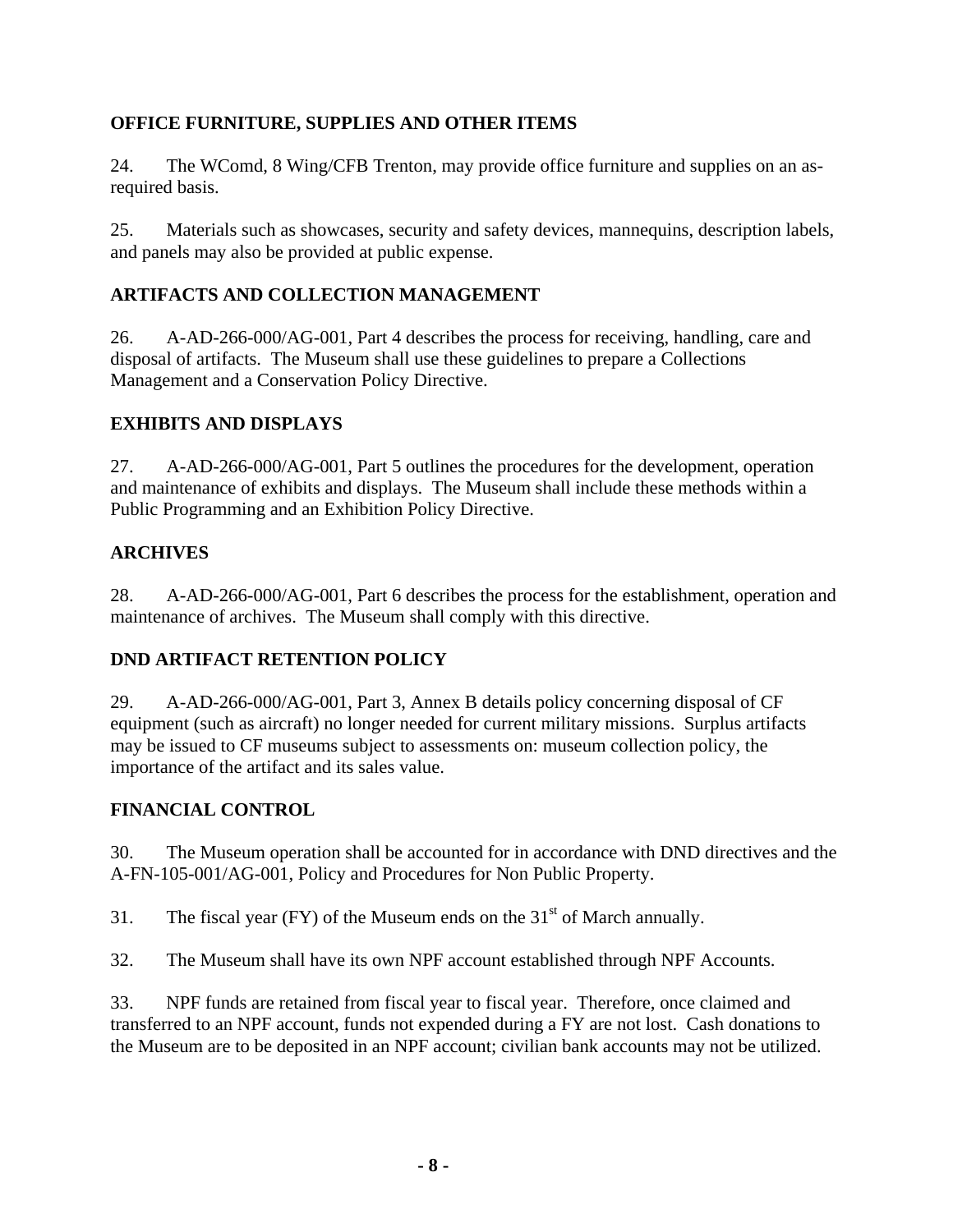34. A yearly allocation of public funding for the Museum operation is provided through and accounted for by the WAdminO. Additional public support, such as the costs associated with the provision of heat, light, water and sewage, payment in lieu of taxes and building maintenance is also provided through 8 Wing/CFB Trenton.

35. Non-public funds shall be accounted for through the NPF accounting records of the base fund as a trust liability account in accordance with A-FN-105-001/AG-001.

36. To ensure that funds provided are being used for the intended purpose, the Museum accounts shall be audited on a periodic basis as established by the 8 Wing Resource Management Committee. The public grant account will also be subject to audit by the NDHQ/Chief Review Services staff.

37. The Museum shall provide 8 Wing/CFB Trenton with quarterly reports reflecting its financial position. These shall be sent to the WAdminO and WCompt.

38. The signing authorities for museum expenditures from the Museum Building Fund, will be the Chair of the Board and the required military approving authority in accordance with NPF regulations. The Museum Executive Director is delegated spending authority not to exceed \$200.00 per project from this fund.

#### **FUND-RAISING**

39. Funds required for routine operations must be generated from other resources, including grants and donations from interested organizations and individuals. The Museum fund-raising activities shall be conducted in a manner that is in compliance with the Income Tax Act, NPF regulations and NDA. Funds for capital projects must be generated from other sources such as grants, donations, gifts from individuals, and from the RCAF Memorial Foundation.

#### **CF MUSEUM DEVELOPMENT FUNDING (MDF) GRANT**

40. The CF Museum Committee is allotted an annual budget to provide financial assistance to accredited museums and to develop the CF museum system.

41. Annual museum budgets are subject to review and approval of the CF Museum Committee. Museums will be advised by June of each year of Committee approval or comment, together with the amount of any public grant approved. Museums shall ensure that the public grant is transferred to the museum's NPF account as soon as possible following notification of the grant allocation.

42. Sustaining and special project grants are available to accredited CF museums from DHH's allocated budget each fiscal year (FY). Requests for grants shall be submitted annually to NDHQ/DHH in accordance with the MDF call letter no later than 1 October.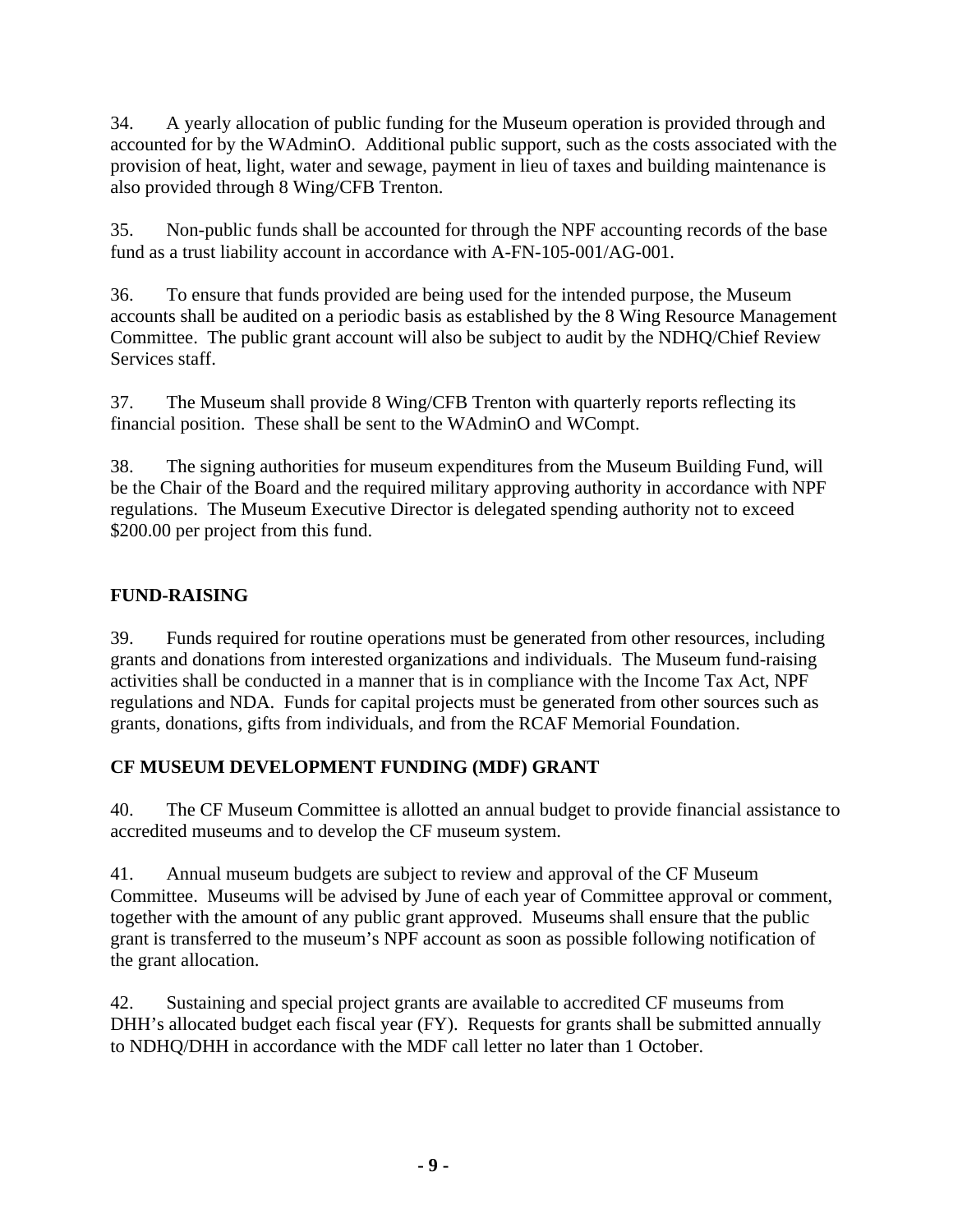43. Allocations to museums are approved by the CF Museums Committee at its annual meeting normally held in April/May. Allocations and possible additional funding are based on the size and mandate of the museum, its financial history, how it has utilized previous funds, how it has implemented system-wide programs such as CFAMS, and special events. Museums are notified of their grant allocation by letter as soon as practicable following the Committee meeting. Grants are provided from public funds and must be claimed prior to the end of the FY in which they are allocated.

44. Once approved, funding provided yearly through the MDF process shall be accounted for and spent only in those areas that were identified in the allocation. If grant funding is required for other projects, a request may be sent to NDHQ/DHH substantiating the change in allocation. Once approved, the funds may be spent on the new project.

#### **TAX RECEIPTS**

45. CF museums are NPF institutions established and administered in accordance with Section 38 of the National Defence Act and such other orders and regulations as may be issued from time to time. As such, they are instruments of the Crown in right of Canada for the purposes of tax receipts.

46. In essence, a gift to an institution, which is owned or controlled by either a federal or provincial government, is a gift to Her Majesty. Therefore, a receipt provided by an authorized representative of the institution for the donation of an artifact can be claimed by the donor as an income tax deduction to a maximum of 100 per cent of the donor's net income. A tax receipt number issued by Canada Revenue Agency (CRA) is not required, provided that the museum's receipt clearly states that the receipt is issued under the authority of Section 118.1 of the Income Tax Act. However, a Museum receipt number must also appear on the receipt. Each individual museum must generate these numbers locally, in order to track the receipts issued by that institution. The Museum shall retain one copy for its records and provide the donor with the original copy.

47. Assessing fair market value of an artifact is normally the responsibility of the curator. If the curator does not have the required knowledge or experience to appraise an artifact, assistance should be sought from other museums and/or with outside appraisers with the necessary expertise.

#### **INSURANCE**

48. The non-public property (NPP) of museums of Regular Force units is covered by the NPF Consolidated Insurance Program (CIP). Details of the coverage provided are contained in A-FN-105-001/AG-001.